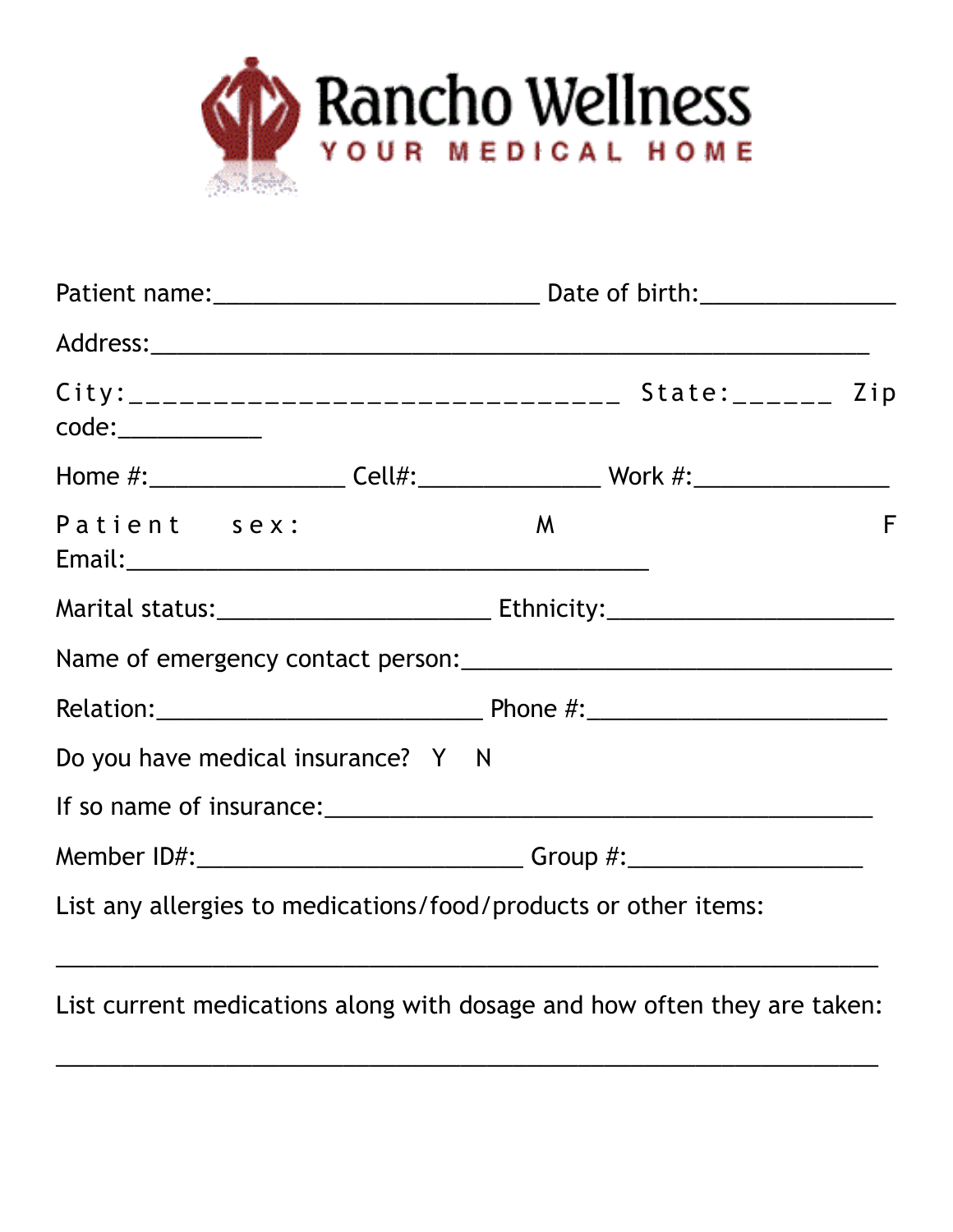|                                                                              |                         |      | Page 2                 |  |
|------------------------------------------------------------------------------|-------------------------|------|------------------------|--|
| Past                                                                         |                         |      | medical                |  |
| Past                                                                         |                         |      | hospitalizations/      |  |
| Do you smoke? Y N                                                            |                         |      | If so how many packs a |  |
| Do you consume alcohol? Y N If so how many days a<br>week:__________________ |                         |      |                        |  |
| Do you currently or have you used illicit drugs? Y N                         |                         |      |                        |  |
| If yes, please not type of drugs and current                                 |                         |      |                        |  |
| What                                                                         | $\overline{\mathbf{i}}$ | your | current                |  |

AUTHORIZATION FOR RELEASE OF INFORMATION TO FAMILY MEMBERS: Many of our patients allow family members such as their spouse, parents or others to call and request medial and/or billing information. Under HIPAA requirements we are not allowed to give this information to anyone without the patients consent.

Initials:\_\_\_\_\_\_\_\_\_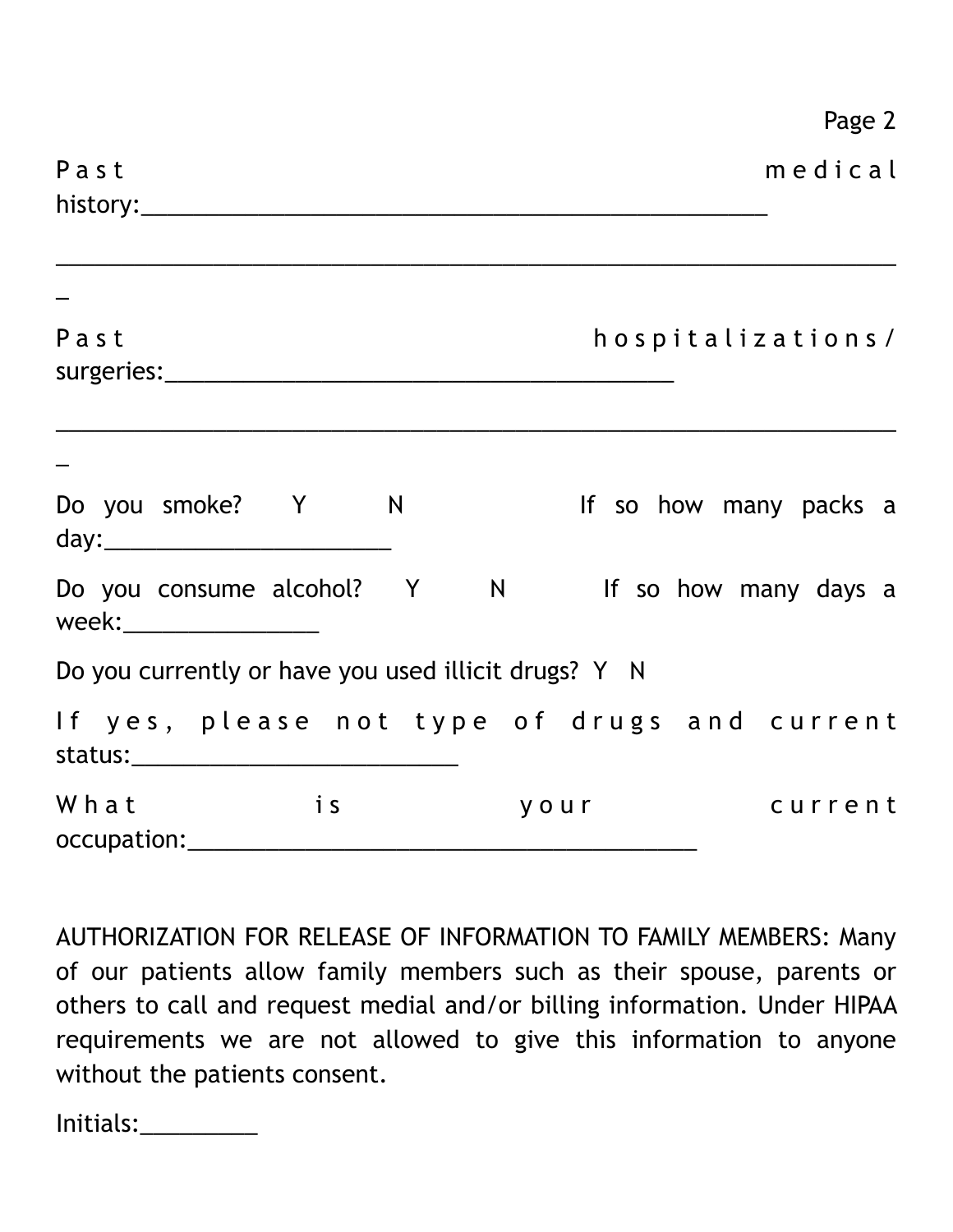|                                | relation to |  |
|--------------------------------|-------------|--|
| patient:______________________ |             |  |
| patient:_____________________  | relation to |  |
| patient:______________________ | relation to |  |

Page 3

PROTECTED HEALTH INFORMATION: We are required by law to maintain the privacy and security of your PHI. We are also required to provide you with our Notice of Privacy Practices (available upon request) which describes our legal responsibilities and your rights regarding the use and disclosure of your PHI. Initials:

RANCHO WELLNESS FINANCIAL POLICY: Knowing your insurance benefits, including co-pays, yearly deductibles and co-insurances, is your responsibility and these are to be paid at the time of the visit. If you have a yearly deductible that has not been met, a credit card will be kept on file securely, and a deposit towards that visit will be collected at the time of visit. If there is a remainder balance for your visit, once we receive an explanation of benefits, the credit card on file will be charged automatically ONLY AFTER 45 days from the time a statement is sent to you and we have not received payment. If for some reason, your insurance